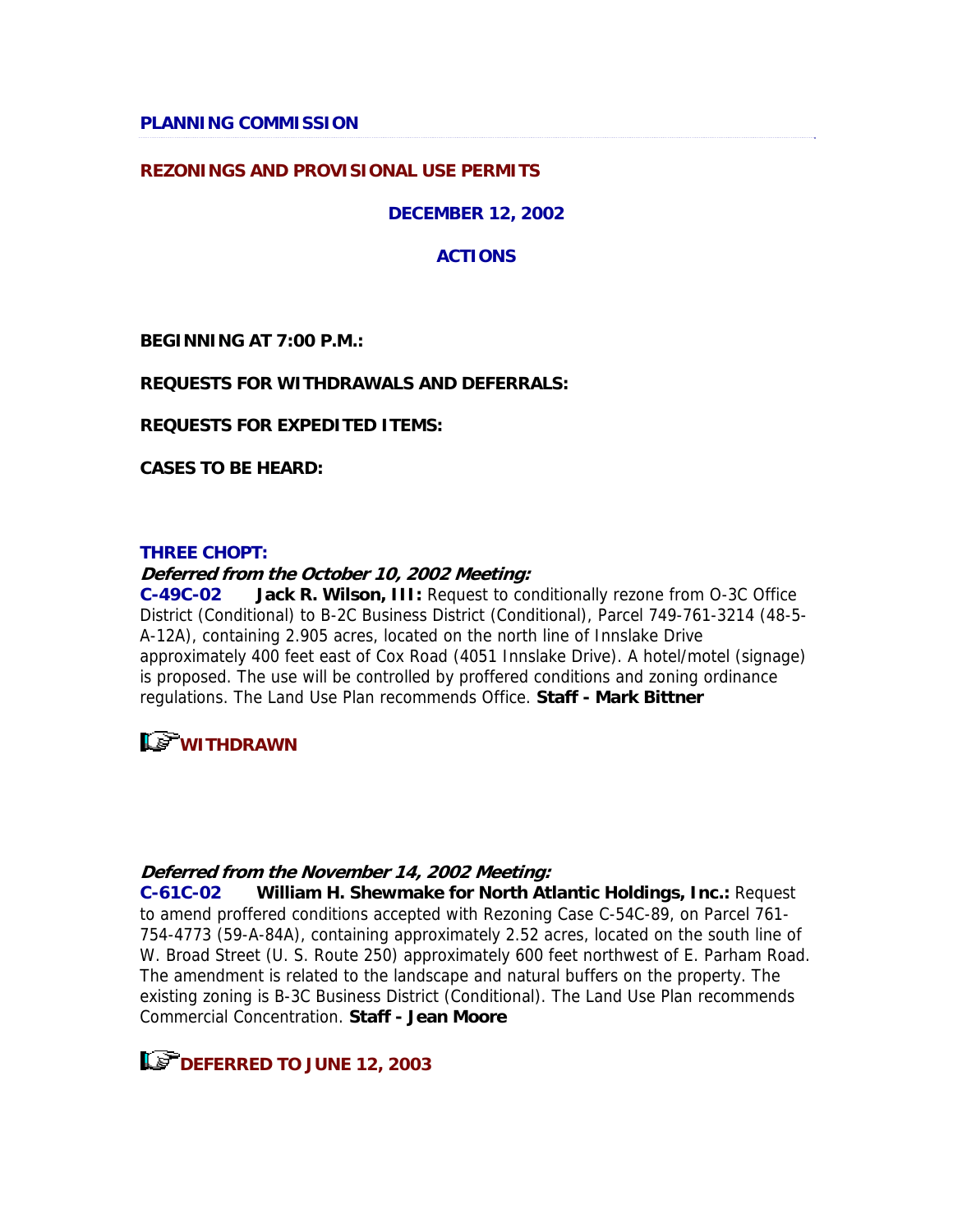**C-74C-02 Gloria L. Freye for Webb L. Tyler & G. Edmond Massie, IV:** Request to conditionally rezone from A-1 Agricultural District and C-1C Conservation District (Conditional) to R-3C One Family Residence District (Conditional) and C-1C Conservation District (Conditional), Parcels 745-765-2822, 745-765-1418, 744-765-8338, 744-765-5906, and part of Parcel 746-765-0853, containing approximately 22.395 acres (R-3C: 21.535 acres; C-1C: 0.86 acre, located at the northwest intersection of Dublin and Belfast Roads (McDonald's Small Farms subdivision). A single family residential subdivision is proposed. The applicant has proffered the density shall not exceed 2.2 dwelling units per acre on the properties defined in Rezoning Cases C-74C-02, C-2C-01 and C-3C-01 in the aggregate. The density calculations shall be provided at the time of each subdivision. The Land Use Plan recommends Suburban Residential 1, 1.0 to 2.4 units net density per acre. **Staff - Paul Gidley**

### **RECOMMEND APPROVAL**

**C-75C-02 James W. Theobald for Wellesley Centre, L.C.:** Request to conditionally rezone from B-2C Business District (Conditional) and O-3C Office District (Conditional) to B-2C Business District (Conditional), part of Parcel 737-762-4724, containing 6.633 acres, located along the southeast intersection of West Broad Street (U.S. Route 250) and Lauderdale Drive. A retail use is proposed. The use will be controlled by proffered conditions and zoning ordinance regulations. The Land Use Plan recommends Mixed Use development. The site is also in the West Broad Street Overlay District. **Staff - Mark Bittner**

### **RECOMMEND APPROVAL**

#### **C-76C-02 Andrew M. Condlin/Caroline Browder for G3 Investments,**

**L.L.C.:** Request to amend proffered conditions accepted with rezoning case C-31C-97, on part of Parcels 743-762-6518 and 743-761-5197, containing 3.175 acres, located on the east line of Brookriver Drive and the west line of Interstate 64 approximately 650 feet north of the north line of W. Broad Street. The amendment would eliminate Proffer 12 that prohibits retail uses. The existing zoning is M-1C Light Industrial District (Conditional). The Land Use Plan recommends Commercial Concentration. The site is also in the West Broad Street Overlay District. **Staff - Paul Gidley**

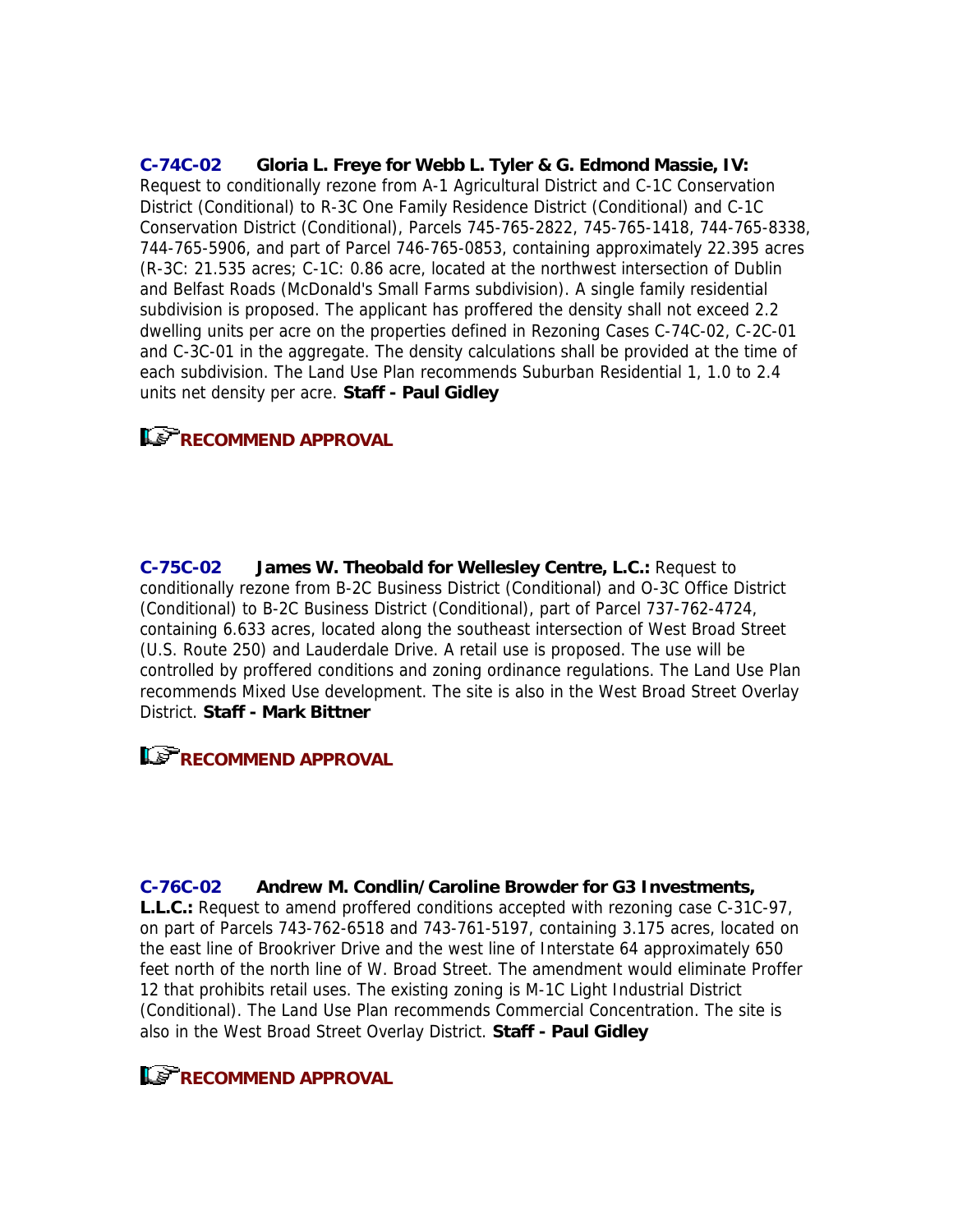#### VARINA:

#### **Deferred from the September 12, 2002 Meeting:**

**C-28C-02 Laraine Isaac for William D. Godsey:** Request to conditionally rezone from M-1 Light Industrial District to M-2C General Industrial District (Conditional) and C-1 Conservation District, part of Parcel 817-721-5981, containing 60.696 acres, located on the north line of Oakley's Lane approximately 94 feet east of Oakley's Place and 217 feet west of S. Holly Avenue. The use will be controlled by proffered conditions and zoning ordinance regulations. An industrial park including a contractor's equipment storage yard is proposed. The Land Use Plan recommends Planned Industry and Environmental Protection Area. The site is also in the Airport Safety Overlay District. **Staff - Tom Coleman**

## **Le<sup>P</sup>DEFERRED TO APRIL 10, 2003**

#### **Deferred from the November 14, 2002:**

**C-57C-02 Koontz-Bryant, PC for J. Stefan Cametas:** Request to conditionally rezone from A-1 Agricultural District to R-2AC One Family Residence District (Conditional), Parcels 831-720-3959 (1790 Meadow Road), 831-720-0223, and 831-721- 8011, containing approximately 39.6 acres, located on the north line of Meadow Road approximately 2,054 feet east of Hanover Road. An 83 lot single family subdivision is proposed. The R-2A District allows a minimum lot size of 13,500 square feet. The Land Use Plan recommends Suburban Residential 1, 1.0 to 2.4 units net density per acre, and Environmental Protection Area. The site is also in the Airport Safety Overlay District. **(Decision only, no public comment will be received by the Commission) Staff - Mark Bittner**

## **RECOMMEND APPROVAL**

#### **Deferred from the November 14, 2002 Meeting:**

**C-66C-02 Gloria Freye for Stony Run Development Co. LLC:** Request to conditionally rezone from A-1 Agricultural District and R-3AC One Family Residence District (Conditional) to R-3C One Family Residence District (Conditional) and C-1, Conservation District, Parcel 806-727-6208, containing 14.8 acres, located on the east line of Creighton Road approximately 160 feet north of Stone Dale Drive and at the northern terminus of Stoney Valley Drive and the southern terminus of Maplegrove Drive (3183 Creighton Road). A single-family subdivision with up to 35 residences is proposed. The R-3 District allows a minimum lot size of 11, 000 square feet. The Land Use Plan recommends Suburban Residential 1, 1.0 to 2.4 units net density per acre, and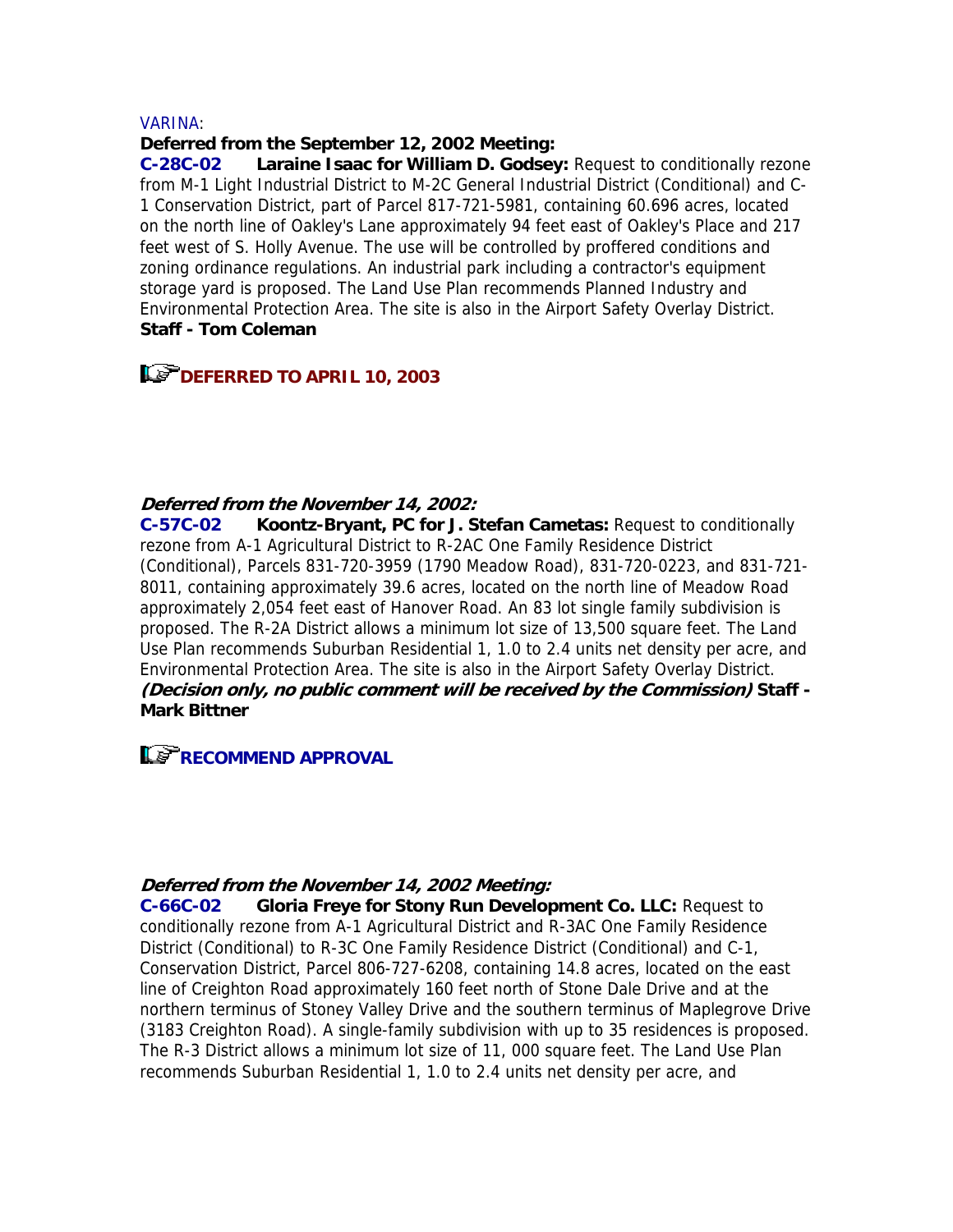Environmental Protection Area. The site is also in the Airport Safety Overlay District. **Staff - Jean Moore**

## **RECOMMEND APPROVAL**

**C-65C-02 Sharon & Dwight Fortune, et al:** Request to amend proffered conditions accepted with rezoning case C-61C-99, on Parcels 823-696-9339, 824-696- 0738, 824-696-2237, 824-696-3536, 824-696-4734, 824-696-7532, 824-696-8055, 824- 696-6684, 824-696-4265, 824-696-3265, 824-696-2265, 824-696-1265, 824-696-0266, 823-696-9167, 823-696-7861, 823-696-6569, 823-696-5469, 823-696-7443, 823-696- 6345, 832-696-5246, located on Stansfield Court (Bewdly Subdivision). The amendment would reduce the natural buffer on the property. The existing zoning is R-2AC One Family Residence District (Conditional). The Land Use Plan recommends Suburban Residential 1, 1.0 to 2.4 units net density per acre. The site is also in the Airport Safety Overlay District. **Staff - Tom Coleman**

# **IDEFERRED TO FEBRUARY 13, 2003**

**C-77C-02 Laraine Isaac and/or Robert F. Nelson for Gary L. Price:** Request to conditionally rezone from A-1 Agricultural District to M-1C Light Industrial District (Conditional), Parcels 817-708-5106, 817-707-5693, 817-707-6299, 817-707-6693, 817- 707-7588, containing 3.992 acres, located on the south line of Charles City Road approximately 450 feet west of Miller Road. Warehouses are proposed. The use will be controlled by proffered conditions and zoning ordinance regulations. The Land Use Plan recommends Heavy Industry. The site is also in the Airport Safety Overlay District. **Staff - Tom Coleman**

## **RECOMMEND APPROVAL**

**C-78-02 Laraine Isaac and/or Robert F. Nelson for William R. Elliott:** Request to rezone from O-1 Office District to R-3 One Family Residence District, Parcel 801-703-7934, containing 1.636 acres, located on the east line of New Market Road (State Route 5) approximately 600 feet north of McLean Street. A single family residential development is proposed. The R-3 District allows a minimum lot size of 11,000 square feet. The Land Use Plan recommends Office. **Staff - Tom Coleman**

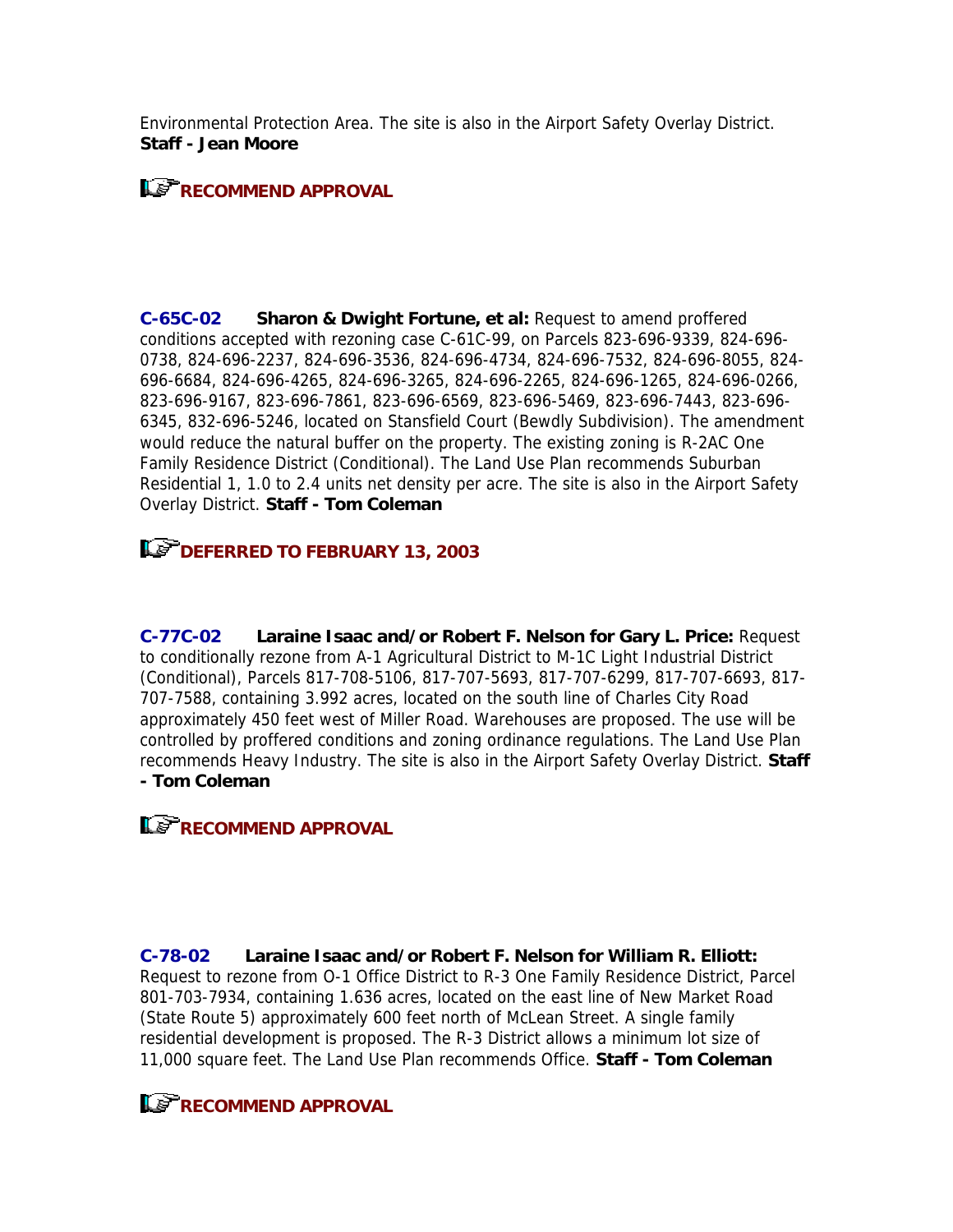**C-79-02 Laraine Isaac and/or Robert F. Nelson for William R. Elliott:** Request to rezone from B-1 Business District to R-3 One Family Residence District, part of Parcel 801-703-7169, containing 0.684 acre, located on the south line of Wilderness Drive approximately 165 feet east of New Market Road (State Route 5). A single family residential development is proposed. The R-3 District allows a minimum lot size of 11,000 square feet. The Land Use Plan recommends Commercial Concentration. **Staff - Tom Coleman**

**RECOMMEND APPROVAL** 

### **BEGINNING AT 8:00 P.M.:**

#### **BROOKLAND:**

#### **Deferred from the November 14, 2002 Meeting:**

**C-60C-02 Robert M. Atack for Hunton Estates Development, Inc.:** Request to conditionally rezone from A-1 Agricultural District to R-3C One Family Residence District (Conditional), Parcels 763-772-8743 (21-A-16, 3936 Mountain Road) and 764- 772-3888 (21-A-4), containing approximately 19.2 acres, located on the north line of Mountain Road approximately 160 feet east of Old Mountain Road. Single family residential subdivision is proposed. The applicant has proffered a density of no more than forty-five (45) units. The Land Use Plan recommends Suburban Residential 1, 1.0 to 2.4 units net density per acre. **Staff - Mark Bittner**



#### FAIRFIELD:

#### **Deferred from the November 14, 2002 Meeting:**

**C-23C-02 Richmond Federal Credit Union:** Request to conditionally rezone from O-1 Office District to O-2C Office District (Conditional), Parcel 783-762-9359 (43-2- 1-11 & 12), containing 0.8305 acre, located at the northwest intersection of Brook Road (U. S. Route 1) and New York Avenue (Biltmore Subdivision). A bank (credit union) branch of the Richmond Federal Credit Union is proposed. The use will be controlled by proffered conditions and zoning ordinance regulations. The Land Use Plan recommends Office and Environmental Protection Area. **Staff - Jean Moore**

# **RECOMMEND APPROVAL**

#### **Deferred from the November 14, 2002 Meeting:**

**C-70C-02 Gloria L. Freye for Harlan Enterprises:** Request to amend proffered conditions accepted with Rezoning Case C-95C-88, on Parcel 799-737-4491, containing 15.44 acres, located at the northeast intersection of E. Laburnum and Vawter Avenues. The amendment is a revision of the proffers from the original case, including buffer areas, building materials, lighting, permitted and prohibited uses, and access. The